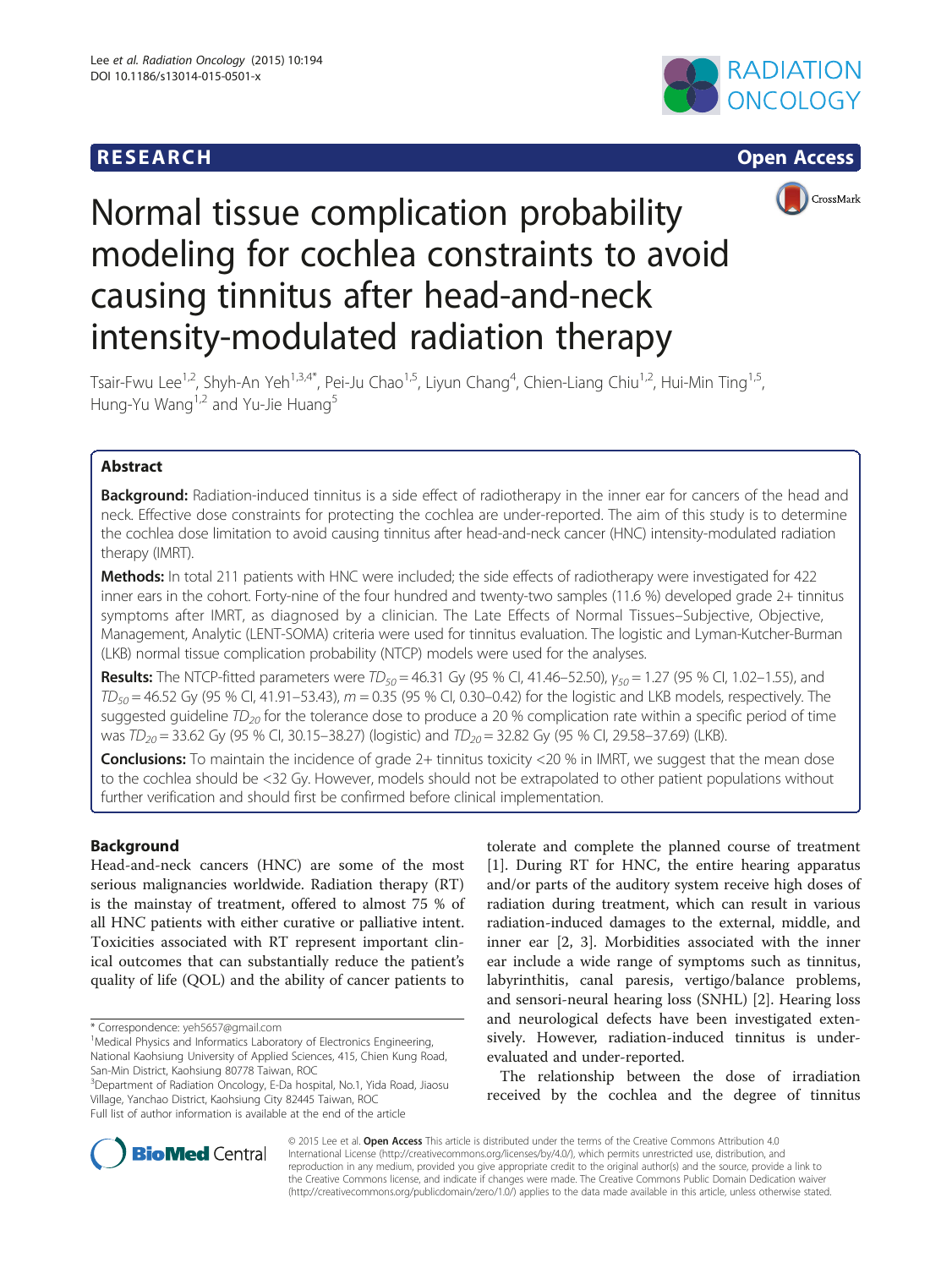<span id="page-1-0"></span>toxicity experienced is well recognized, but poorly quantified [\[2](#page-6-0), [4](#page-6-0)–[6\]](#page-7-0). To our knowledge, no studies have described the normal tissue complication probability (NTCP) of the cochlea using tinnitus as the endpoint after radiation therapy. In addition, there is no Quantitative Analyses of Normal Tissue Effects in the Clinic (QUANTEC) guideline for the cochlea relating to the avoidance of tinnitus during intensity-modulated radiation therapy (IMRT). The NTCP parameters should, therefore, be determined to reveal the relationship between dose–response and radiation-induced tinnitus toxicity. Knowledge of the association between the dose distribution in the organs at risk and the probability of radiation-induced toxicity is becoming increasingly important during IMRT-planning procedures [[4\]](#page-6-0).

In this study, we used two common NTCP models, the logistic and the Lyman-Kutcher-Burman (LKB) models, to quantify the relationship between the incidence of tinnitus toxicity and the dose–response effects in the cochlea with the aim of identifying a specific dose relationship. The aim was to determine the best-fit parameters of these well-known and established NTCP models, and then identify the model that best describes the dose–response relationship between the cochlea and tinnitus after radiation therapy. The obtained results are likely to reveal a dose–response constraint for the cochlea that can reduce the incidence of tinnitus in radiation therapy using proper treatment planning.

### Methods

#### Study population

In total 211 patients with HNC were included in this study; the side effects of radiotherapy were investigated for 422 inner ears in the cohort. All participants were treated using IMRT between June 2007 and December 2010. The characteristics of the samples are listed in Table 1. Any patients with problems related to the vestibulo-cochlear nerve were excluded from analysis because their hearing problems could be associated with pathologies of the auditory system [\[5](#page-6-0), [7](#page-7-0)]. The Institutional Review Board of E-Da Hospital (EMRP-103-020) approved the study protocol, and all investigations were performed in accordance with the relevant guidelines and regulations.

A basic assumption, and a potential limitation, of the present study was that the two ears of each patient could be analyzed as independent variables. Patient age and observation time were, therefore, the same for both ears, and the dose and pre-therapeutic tinnitus levels could be expected to show some correlation [\[8](#page-7-0)]. Based on the suggestion by Honoré et al. [[8\]](#page-7-0), the maximum-likelihood estimate of variance components was used to assess the relative importance of variation between ears and among patients in the current study.

|                              | $\sim$ (/v)        |
|------------------------------|--------------------|
|                              | $HNC (n = 422)$    |
| Age (y)                      |                    |
| Mean                         | 50                 |
| Range                        | $26 - 73$          |
| Gender (n)                   |                    |
| Male                         | 381 (90.3 %)       |
| Female                       | 41 (9.7 %)         |
| Tumor site                   |                    |
| Larynx                       | 48 (11.4 %)        |
| Hypopharynx                  | 68 (16.1 %)        |
| Oropharynx                   | 54 (12.8 %)        |
| Oral cavity                  | 102 (24.2 %)       |
| Nasopharyngeal carcinoma     | 150 (35.5 %)       |
| AJCC stage                   |                    |
| I                            | 0                  |
| Ш                            | 34 (8.1 %)         |
| $\mathbb{H}$                 | 95 (22.5 %)        |
| $\mathsf{IV}$                | 293 (69.4 %)       |
| Cochlea mean dose            |                    |
| $1 - 10$                     | 43 (10.2 %)        |
| $10 - 20$                    | 118 (28 %)         |
| $20 - 30$                    | 139 (32.9 %)       |
| $30 - 40$                    | 101 (23.9 %)       |
| $40 - 50$                    | 15 (3.6 %)         |
| $50 - 60$                    | $6(1.4\%)$         |
| Tinnitus (grade 2+)          |                    |
| Yes                          | 49 (11.6 %)        |
| No                           | 373 (88.4 %)       |
| Cochlea mean dose Gy (range) | 23.72 (1.73-58.83) |
| Without grade $2 +$ Tinnitus | 22.44 (1.73-50.26) |
| With grade 2 + Tinnitus      | 33.46 (8.72-58.83) |
| Chemotherapy                 |                    |
| Yes                          | 150 (35.5 %)       |
| No                           | 272 (64.5 %)       |

Abbreviation: AJCC American Joint Committee on Cancer, HNC head and neck cancer

#### IMRT

Each patient's head and shoulders were immobilized using a commercially available thermoplastic mask and/ or an individually customized bite block. Computed tomography (CT) images (2.5-mm slice thickness, 512 × 512 pixels/slice) were acquired from the top of the vertex to the level of the carina (simulation CT; LightSpeed RT16, GE Medical Systems, Waukesha, WI, USA). All patients were treated using IMRT as previously described in detail [\[9](#page-7-0)]. The mean dose to the cochlea was

Value—x (%)

|  | Table 1 Characteristics of patients with head and neck cancer |  |  |  |  |  |  |  |
|--|---------------------------------------------------------------|--|--|--|--|--|--|--|
|--|---------------------------------------------------------------|--|--|--|--|--|--|--|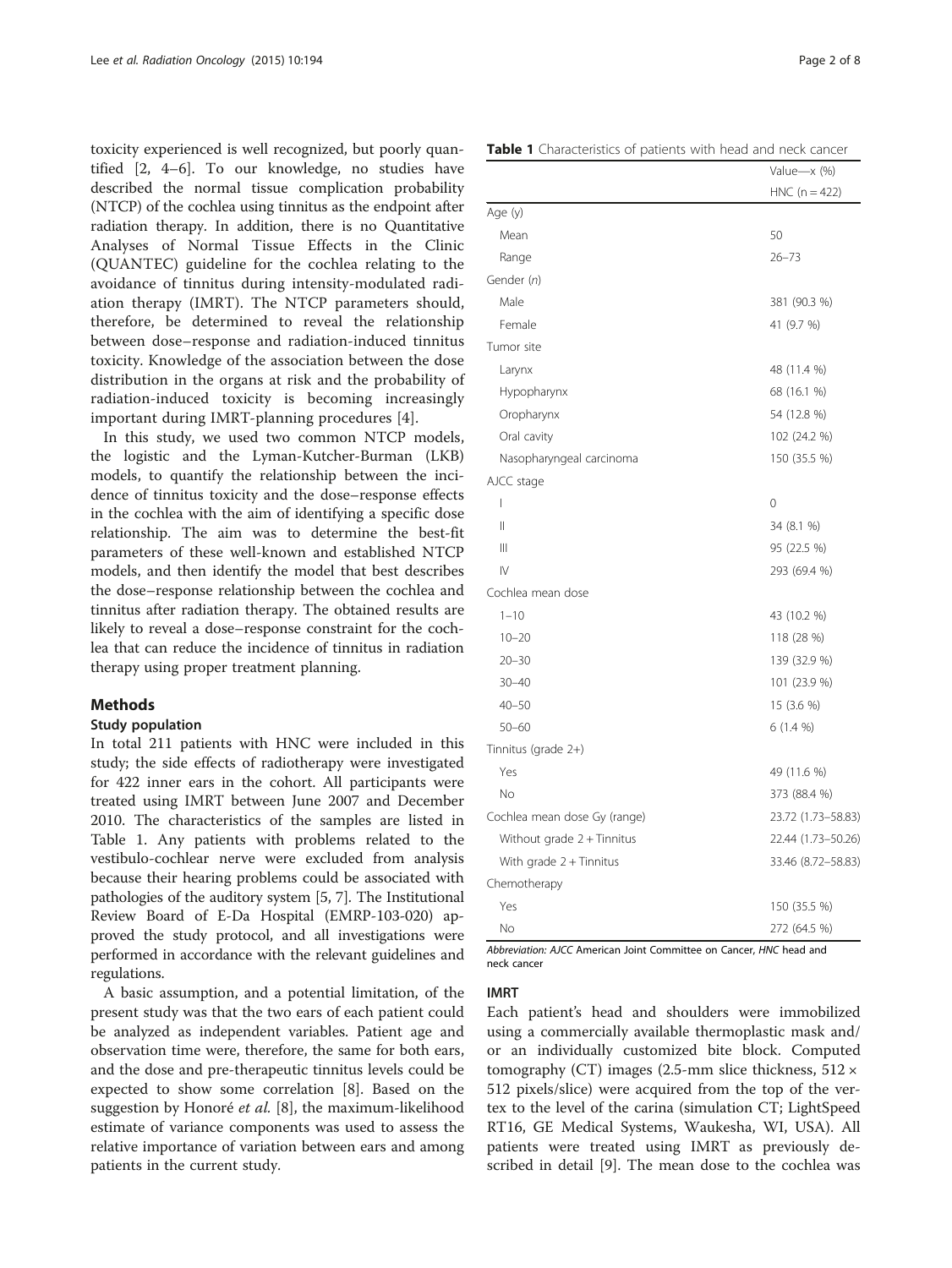kept as low as possible while still achieving the desired clinical target volume coverage. The dose distributions were calculated and dose-volume histograms (DVHs) were generated separately for each cochlea. Two IMRT techniques were used: simultaneous integrated boost (SIB), and sequential mode (SQM). Details regarding the prescribed dose and fractions for the SIB and SQM techniques can be found in previous studies [\[9](#page-7-0), [10\]](#page-7-0). IMRT was delivered using the computer-controlled auto-sequencing segment or the dynamic multileaf collimator of a linear accelerator (Elekta Precise, Elekta, Crawley, UK) according to methods reported elsewhere [\[11](#page-7-0)]. The prescribed doses were 66.0–77.4 Gy (median, 70.0 Gy) to the macroscopic tumor (planning target volume 1 [PTV1]), 54.0–66.0 Gy (median, 61.2 Gy) to the resected tumor bed (PTV2), and 41.4–54.0 Gy (median, 50.4 Gy) to the subclinical disease area (PTV3). These were administered at 1.6–2.12 Gy per fraction using SIB, and 1.8–2.0 Gy per fraction using SQM with five fractions per week.

According to the Radiation Therapy Oncology Group 0225 and 0615 trials, the planning objectives for PTVs were a minimum dose > 95 %, and no more than 5 % of any PTV1 received  $\geq$ 110 % of the prescribed dose. The mean dose constraints for the parotid gland were a mean dose ≤26 Gy or  $V_{30Gy}$  ≤50 %. For the oral cavity excluding the PTV; a mean dose  $\leq 40$  Gy was used. No mean dose constraints for the cochlea to avoid tinnitus have been reported previously. In most cases, the mean dose constraint to the cochlea was limited to <45 Gy. If the cochlea was adjacent to or inside the PTV1 or PTV2, the mean dose to the cochlea could be higher so as not to sacrifice the PTV coverage. The DVH values were calculated for each cochlea in all patients. All data were based on the DVHs obtained using Pinnacle<sup>3</sup>® (Philips, Fitchburg, WI, USA) with a bin size resolution of 0.01 Gy. The resolution of the dose calculation was 2.5 mm for all IMRT plans.

# Evaluation of tinnitus

After the completion of radiotherapy, patients were examined at 4-week intervals until their acute radiation-related complications subsided. Patients were subsequently followed-up every 2 months for the first year, and every 3 months thereafter. The evaluations performed at each follow-up visit included a medical history and physical examination. Hematology and biochemistry profiles, chest radiographs, sonography of the abdomen, a bone scan, and a CT scan of the head and neck were performed at least annually, and were checked whenever there was any clinical indication. The median follow-up period before the first detection of grade 2 tinnitus was 23 months (range: 19–37 months). The median followup period for the entire cohort of patients was 51 months (range: 36–77).

According to the Late Effects of Normal Tissues–Subjective, Objective, Management, Analytic (LENT-SOMA) criteria for tinnitus evaluation, the following five-point scale was used: 0, none; 1, occasional; 2, intermittent; 3, persistent; and 4, refractory [\[12\]](#page-7-0). Generally, grade 1 toxicities are radiographic findings of negligible clinical consequence that are rarely scored in reports of RT-induced toxicity. Grade 2 to 4 toxicities generally reflect moderate, severe, or irreversible functional damage, respectively [\[13\]](#page-7-0).

The threshold of grade 2+ tinnitus was used as an endpoint for toxicity. The LENT-SOMA criteria for tinnitus did not define the minimum number of observations used to define the grade of toxicity. In the current study, a patient with tinnitus  $\geq$  grade 2 on at least two observations was enrolled. Although this was a retrospective study, we assessed the occurrence of tinnitus after radiotherapy over a long period of time; the median follow-up period was 23 months. In general, a minimum follow-up period of 12 months was required before a patient could be recorded. Since there is a potential for some patients with otorrhea to develop otitis media within the first few months following radiotherapy, which would lead to temporary hearing impairment or tinnitus, such patients would be observed until the otorrhea had subsided. Any tinnitus persisting after the cessation of otorrhea would then be noted. Therefore, the hearing of all patients was evaluated carefully (including the presence of tinnitus) before beginning radiotherapy, and the history of tinnitus was reviewed to rule out symptoms that were not induced by radiation.

# Dose–response modeling

Two commonly used NTCP models, logistic and LKB [[14](#page-7-0)–[21](#page-7-0)], were used to quantify the relationship between the incidence of tinnitus toxicity and the dose–response effects on the cochlea.

A logistic model was used to fit the dose–response for the incidence of grade 2+ tinnitus as a function of the mean dose to the cochlea according to the following formula:

$$
NTCP = \frac{\exp\Bigl(4\gamma_{50}\Bigl(\frac{MD}{TD_{50}}-1\Bigr)\Bigr)}{1+\exp\Bigl(4\gamma_{50}\Bigl(\frac{MD}{TD_{50}}-1\Bigr)\Bigr)}
$$

where *MD* is the mean dose to the cochlea;  $TD_{50}$  is the mean dose predicting a 50 % risk of complications; and  $\gamma_{50}$  is the normalized slope of the dose–response curve; i.e., the change in NTCP per 1 % change in dose [[22](#page-7-0)].

The family of Lyman-Kutcher-Burman (LKB) models is the most widely used phenomenological approach [[14](#page-7-0)–[21](#page-7-0)]. The LKB model is described by three parameters: *n*, *m*, and  $TD_{50}$ . According to this model, NTCP is characterized by three equations: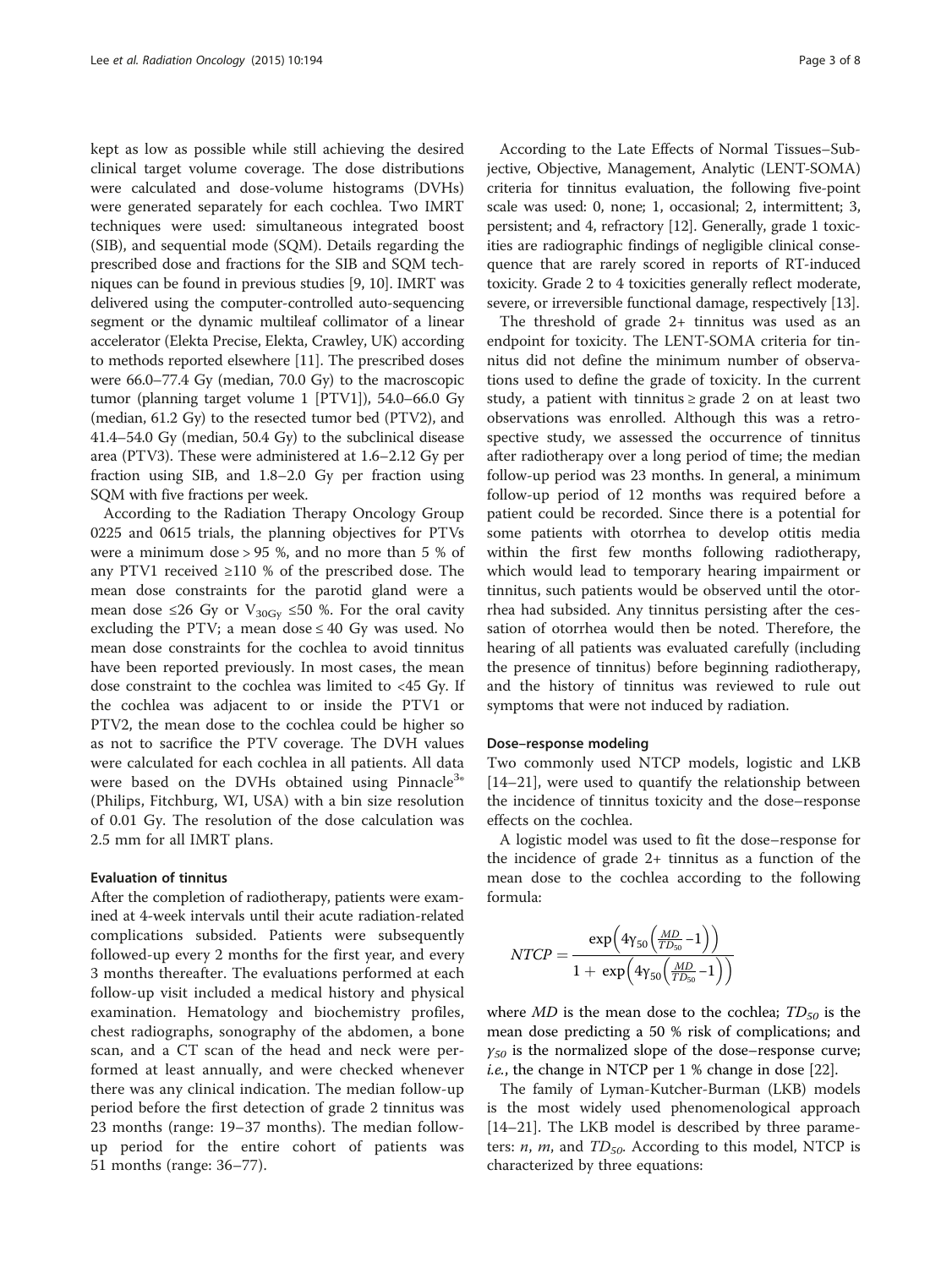$$
NTCP = \frac{1}{\sqrt{2\pi}} \int_{-\infty}^{t} \exp(-x^2/2) dx
$$

$$
t = \frac{D_{\text{eff}} - TD_{50}}{m \cdot TD_{50}}
$$

$$
D_{\text{eff}} = \left(\sum_{i=1}^{N} v_i \cdot D_i^{1/n}\right)^n
$$

where  $D_{\text{eff}}$  is the dose given to the entire volume ( $D_{\text{eff}}$  is sometimes referred to as the equivalent uniform dose, EUD),  $n$  is a parameter that considers the volume effect, and  $v_i$  is the volume of the dose bin that corresponds to dose  $D_i$  in the differential DVH.

The parameter  $m$  is a unitless model parameter for describing the slope of the dose–response curve. In this study, *n* was set to 1. Therefore,  $D_{\text{eff}}$  reduces to an expression for the mean organ dose (MD). In such special cases, the LKB model can be simplified to

$$
NTCP = \frac{1}{\sqrt{2\pi}} \int_{-\infty}^{t} \exp(-x^2/2) dx
$$
, where  $t = \frac{MD - TD_{50}}{m \cdot TD_{50}}$ 

The best-fit values for  $TD_{50}$ ,  $\gamma_{50}$ , and *m* were identified using maximum-likelihood (ML) analysis, and the 95 % confidence intervals (CIs) were calculated using the profile-likelihood method while the parameters were fixed at the ML estimate [\[23\]](#page-7-0). The CIs were calculated by fixing one parameter at its best-fit value and allowing the parameter of interest to vary. The 95 % lower and upper confidence bounds were displaced downward from the ML peak by a distance determined from the chi-square distribution,  $\chi^2(0.05,1)/2 = 1.92$  [\[24, 25\]](#page-7-0). In addition, the guideline  $TD_{20}$  was suggested as the tolerance dose that produced a 20 % complication rate within a specific period of time. All calculations were performed using the Matlab software (R2010; MathWorks, Natick, MA, USA). Although the logistic and the Lyman model yield similar NTCP parameters, they are not precisely equivalent. However, part of the aims of this study was to verify the assertion that the Lyman and logistic models are broadly similar for the same dataset.

# Performance evaluation

The model performance was measured using a variety of validation tools [\[26](#page-7-0)–[28](#page-7-0)]. The overall performance was expressed as a scaled Brier score and checked by an Omnibus test. The scaled Brier score evaluates the differences between actual outcome and predictions, and a scaled Brier score of 1 would provide optimal agreement between predictions and actual outcomes. Model performance was also verified using the area under the receiver operating characteristic curves (AUC), and by calculating the discrimination slope, which was defined as the absolute difference between the mean predicted NTCP-values of patients with and without the evaluated endpoint [\[29](#page-7-0)]. The goodness of fit was further quantified in terms of calibration; *i.e.*, the agreement between the predicted and observed outcomes in the dataset, whereas the Hosmer-Lemeshow test was used to test the agreement between the expected and observed outcomes. A Hosmer-Lemeshow test value > 0.05 would show agreement between expected and observed outcomes; however, a value > 0.15 is recommended. The calibration curves were plotted to show the relationship between predicted risk and real outcome, and the curved slope of 1 showed a perfect match. The size of bin used was 10 Gy.

Akaike's information criterion (AIC) was used to rank the accepted models. Models with smaller AIC values were considered to provide a better fit to the data than were models with larger AIC values [[22](#page-7-0)]. Delta AIC (ΔAIC) is a measure of each model relative to the best model. As a rule of thumb,  $\triangle AIC = AICi - minAIC$ , whereas a  $\triangle AIC > 10$  indicates that the model is very unlikely; values of 3–10 indicate that the model has considerably less support; values <2 suggest substantial evidence for the model and can be considered to be similar to the best model [[30](#page-7-0)–[32](#page-7-0)].

The negative predictive value (NPV) was also calculated, which described the rate of avoiding tinnitus when the guidelines were fulfilled based on dose-volume data. For example,  $NPV-TD_{20}$  is the fraction of all patients who had a dose below  $TD_{20}$  and who did not have toxicity. A high NPV supports the validity of a suggested guideline  $(TD_{20})$ , although plans near the guideline threshold are less risky than are those distinct from the threshold  $(TD_{50})$ . These analyses were performed for both  $TD_{50}$  and  $TD_{20}$  criteria. All statistical analyses were performed using the SPSS 19.0 software (SPSS, Chicago, IL, USA).

# Results

Three patients who already suffered from problems related to the vestibulo-cochlear nerve were excluded, leaving 422 samples from 211 patients to be analyzed. Forty-nine of the four hundred and twenty-two samples (11.6 %) developed grade 2+ tinnitus symptoms determined by a clinician to be caused by IMRT. The data regarding patient outcome are summarized in Table [1.](#page-1-0) The maximum-likelihood estimate of variance components revealed that there was no significant variation among the patient symptoms. This is consistent with the observations of Honoré et al., and therefore the two ears of a patient could be used as independent variables of tinnitus. Average values of cochlea mean doses for patients with and without tinnitus were 33.46 Gy and 22.44 Gy, respectively. Univariate analysis was performed, which revealed a significant relationship between grade 2+ tinnitus and the mean dose to the cochlea ( $p < 0.001$ ).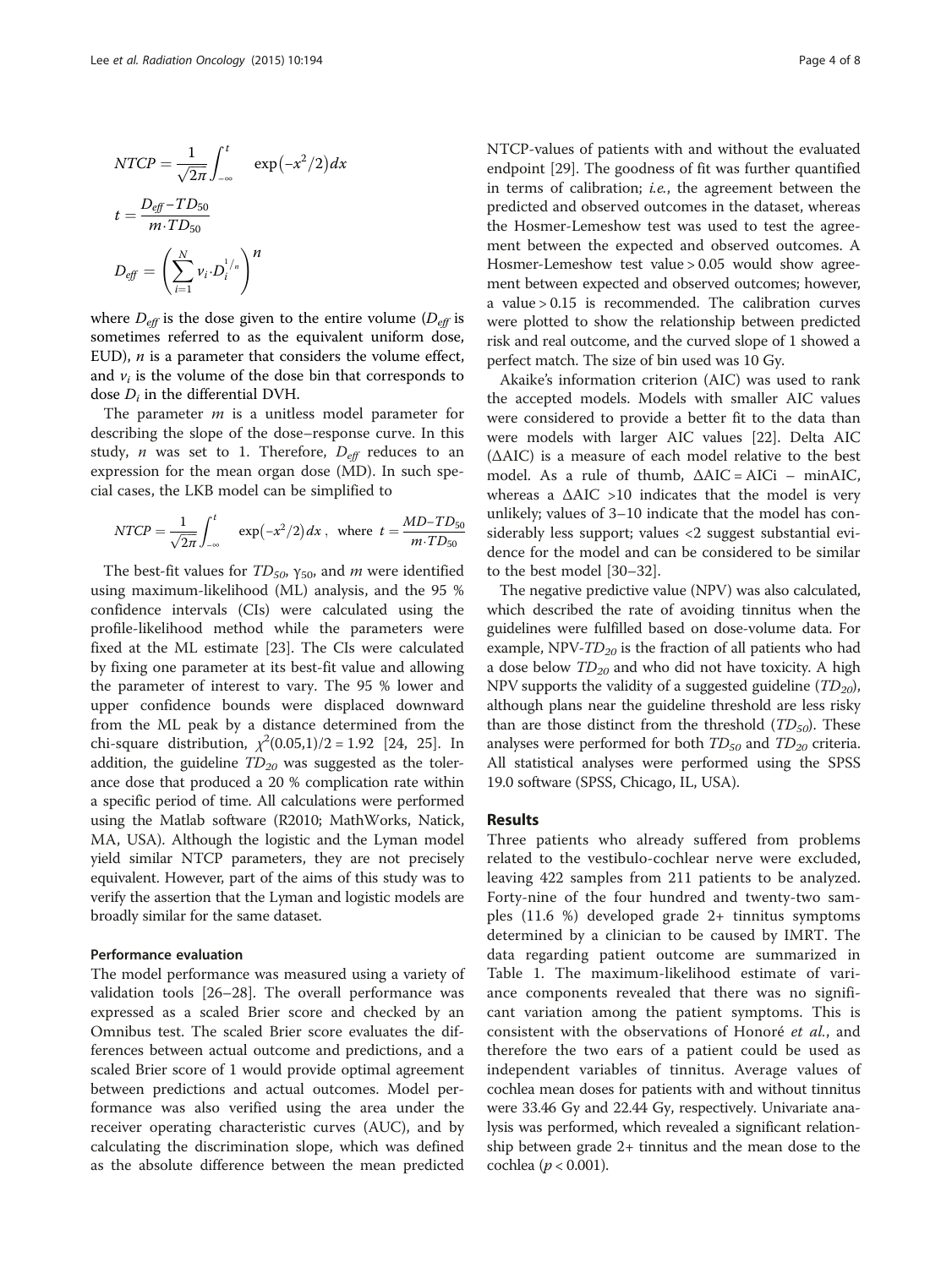The fitted dose–response curves (logistic and LKB NTCP models) for the incidence of grade 2+ tinnitus in the HNC patient cohort are shown in Fig. 1a, b. The NTCP-fitted parameters for the logistic and LKB models were  $TD_{50} = 46.31$  Gy (95 % CI, 41.46–52.50),  $\gamma_{50} = 1.27$  (95 % CI, 1.02–1.55), and  $TD_{50} = 46.52$  Gy  $(95 \text{ % CI}, 41.91-53.43), m = 0.35 (95 \text{ % CI}, 0.30-0.42),$ respectively (Table [2](#page-5-0)). A simple formula can be used for convenience; *i.e.*,  $\gamma_{50} \approx 0.4/m$ . The odds ratio for the logistic model was 1.117 (95 % CI, 1.078–1.157). The suggested guideline  $TD_{20}$  for the tolerance dose to produce a 20 % complication rate within a specific period of time was  $TD_{20} = 33.62$  Gy (95 % CI, 30.15–38.27) (logistic) and  $TD_{20} = 32.82$  Gy (95 % CI, 29.58–37.69) (LKB).

The overall performance and calibration of the NTCP models for grade 2+ tinnitus toxicity according to the



scaled Brier score, AUC, Hosmer-Lemeshow tests, and the calibration slope were satisfactory and within the expected ranges (Table [3\)](#page-5-0). The AUC for the optimal model was 0.76 (95 % CI, 0.69–0.84) and 0.76 (95 % CI, 0.69–0.84) for the logistic and LKB NTCP models, respectively. The NPVs are provided in Table [3](#page-5-0), and data revealed that there were very low rates of grade 2+ tinnitus. Smaller AIC values are preferable when comparing two models. However, from the point of view of ΔAIC, the logistic model is comparable with the LKB model for fitting this study dataset ( $\triangle AIC = 1.69$ ). Finally, the calibration slope was ≥0.99 for both models, which revealed significant agreement between the predicted risk and observed outcome using both NTCP models (Fig. [2](#page-5-0)). The circles in Fig. [2](#page-5-0) represent groups of patients with a specific mean calculated probability. The corrected NTCP is the trend line between the data points compared with the reference line, which indicates perfect calibration between predicted risk and real outcome. Overall, these data lead to the suggestion that the mean dose to the cochlea should be maintained at <32 Gy to keep the incidence of grade 2+ tinnitus toxicity at <20 % in IMRT.

# **Discussion**

In this study, the data revealed that the occurrence of grade 2+ tinnitus after IMRT was 11.6 %. Previous studies have reported a wide range of incidences of radiation-induced tinnitus. For example, van der Putten et al. reported a 12 % incidence with parotid gland tumors that were treated using local or locoregional unilateral postoperative radiotherapy [\[4\]](#page-6-0), whereas Tuan et al. described an incidence of 12 % in nasopharyngeal cancer using conventional radiotherapy [\[5](#page-6-0)]. In addition, Bakhshandeh reported an occurrence of 13.5 % in head and neck cancer treated using conventional radiotherapy [[22](#page-7-0)], whereas Litre reported a much higher incidence of 64 % after the use of fractionated stereotactic radiotherapy to treat acoustic neuromas [\[6](#page-7-0)]. The reasons for these differences could be related to the different cancers, treatment techniques, prescription doses resulting in a difference in dose to the cochlea, or evaluation grading schemes used.

There are no current standard dose–response constraints for the cochlea because no specific NTCP values have been reported to be associated with an increased incidence of tinnitus toxicity. Quantitative Analyses of Normal Tissue Effects in the Clinic (QUANTEC), a tool resulting from recent concerted efforts among the radiotherapy community, includes reviews and summaries of normal tissue toxicity datasets and suggested dose-volume treatment planning guidelines to reduce the incidence of side effects [[33](#page-7-0)]. However, there is no QUANTEC guideline for the cochlea to avoid tinnitus during IMRT. QUANTEC recommends a  $TD_{25} \leq 14$  Gy for SNHL for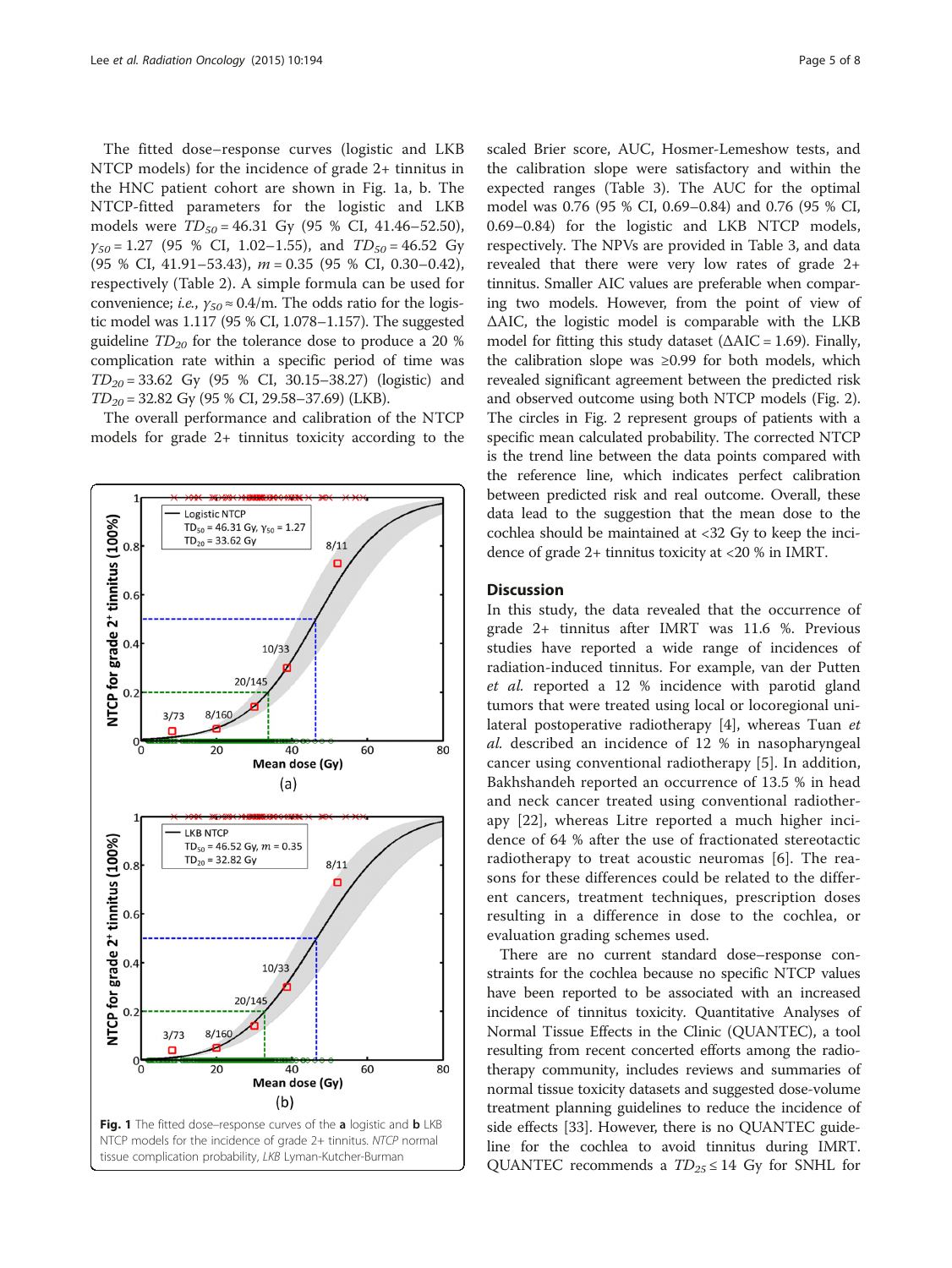<span id="page-5-0"></span>

|  |  |  |  | <b>Table 2</b> Normal tissue complication probability fitted parameters |  |  |  |
|--|--|--|--|-------------------------------------------------------------------------|--|--|--|
|--|--|--|--|-------------------------------------------------------------------------|--|--|--|

| NTCP model | $TD_{50}$ , Gy (95 % CI) | $y_{50}$ or <i>m</i> (95 % CI) | $TD_{20}$ , Gy (95 % CI) |
|------------|--------------------------|--------------------------------|--------------------------|
| Logistic   | 46.31 (41.46–52.50)      | $1.27(1.02 - 1.55)$            | 33.62 (30.15-38.27)      |
| <b>LKB</b> | 46.52 (41.91-53.43)      | 0.35 (0.30-0.42)               | 32.82 (29.58-37.69)      |

Abbreviation: CI confidence interval, NTCP normal tissue complication probability, LKB Lyman-Kutcher-Burman, TD<sub>50</sub> the dose predicting a 50 % risk of complications,  $TD_{20}$  the dose predicting a 20 % risk of complications, m a unitless LKB model parameter for describing the slope of the dose–response curve,  $\gamma_{50}$  a Logistic model parameter for normalized slope of the dose–response curve

The CIs were calculated by fixing one parameter at its best-fit value and allowing the other parameter to vary

hearing at 4 kHz during the stereotactic radiosurgery for HNCs and vestibular schwannomas, and a  $TD_{30} \leq 45$  Gy for three-dimensional conformal radiotherapy (3D-CRT) [[34](#page-7-0)]. In the current study, we suggested that the mean dose to the cochlea should be maintained at <32 Gy to maintain the incidence of grade 2+ tinnitus toxicity at <20 %  $(TD_{20})$  during IMRT.

The most serious radiation-induced complication for the inner ear is SNHL. Published studies show consistently that post-irradiation SNHL occurs in approximately 30 % of patients treated with definitive radiation using fields including the inner ear (cochlea) [\[12](#page-7-0)]. Although there is no agreement regarding cochlear radiation dose constraints, the minimum cochlear radiation dose reported as a risk factor for SNHL previously was 45–70 Gy [\[4,](#page-6-0) [8](#page-7-0), [35, 36](#page-7-0)]. In the current study, we identified mean dose constraints of  $TD_{50}$  and  $TD_{20}$  for tinnitus; the mean dose to the cochlea must be maintained below 46 Gy if a 50 % or less probability of complication is desired. If the probability must be maintained below 20 % then the mean dose to the cochlea should be maintained below 32 Gy. These could be particularly advantageous for the treatment of HNC, when large regions require treatment and the toxicity that affects critical normal structures can have a profound impact on the patient function and quality of life [[37\]](#page-7-0).  $TD_{50}$  and  $TD_{20}$ values can provide guidance for setting dose constraints and predicting the risk of grade 2+ tinnitus during

| Table 3 System performance evaluation |  |  |  |
|---------------------------------------|--|--|--|
|---------------------------------------|--|--|--|

|                   | Logistic NTCP       | <b>LKB NTCP</b>        |
|-------------------|---------------------|------------------------|
| <b>AUC</b>        | $0.76(0.69 - 0.84)$ | $0.76$ $(0.69 - 0.84)$ |
| Brier (scaled)    | 0.16                | 0.16                   |
| Omnibus           | P < 0.001           | P < 0.001              |
| HL test (p-value) | 0.82                | 0.43                   |
| $NPV-TD50$        | 0.90                | 0.90                   |
| $NPV-TD_{20}$     | 0.92                | 0.92                   |
| <b>AIC</b>        | 257.79              | 259.48                 |

Abbreviation: NTCP normal tissue complication probability, LKB Lyman-Kutcher-Burman, NPV Negative predictive value, AUC Area under the receiver operating characteristic curve, HL Hosmer–Lemeshow test, NPV negative predictive value,  $TD_{50}$  the dose predicting a 50 % risk of complications,  $TD_{20}$  the dose predicting a 20 % risk of complications, AIC Akaike's information criterion

Bin sizes used for Hosmer–Lemeshow test were 15<, 15–25, 25–35, 35–45, >45 Gy (five bins)



Fig. 2 Calibration curve of the predictive models for grade 2+ tinnitus using a logistic and **b** LKB NTCP. The plots show the relationship between estimated risk and real outcome. NTCP normal tissue complication probability, LKB Lyman-Kutcher-Burman. Bin size  $= 6$  Gy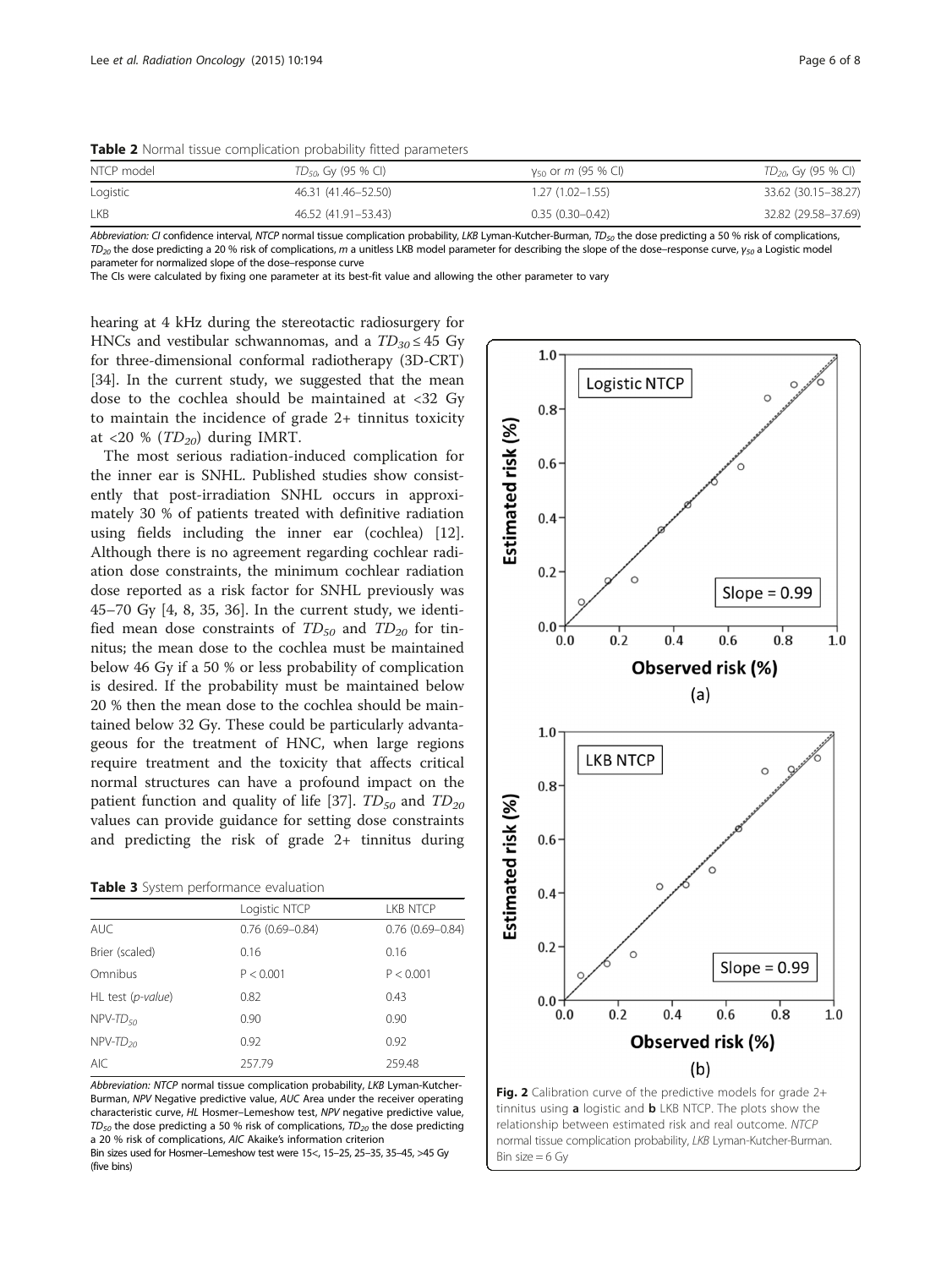<span id="page-6-0"></span>treatment planning. The dose–response model described in the current study could be useful for comparing the grade 2+ tinnitus rates among different dose-fractionation schedules using IMRT for HNC.

In the current study, the dose response of the cochlea for grade 2+ tinnitus after HNC radiation therapy was used for NTCP modeling using logistic or LKB models. A goal of the current study was the retrospective enrollment of clinical data and its fitting to two different NTCP models, even though it is known that there is no difference in the fitting of logistic NTCP or LKB NTCP to the same dataset. Based on the observation that NTCP models provide a similar description of the data and the phenomenological nature of the models, the simplest model from a computational point of view could be suggested; i.e., the logistic NTCP model. The logistic NTCP model also has a smaller AIC value. The results presented in the current study suggest that the clinical data could be fitted to two NTCP models to obtain similar  $TD_{50}$  values.

In the current study, we defined constraints for the mean dose to the cochlea instead of the dose-volume relationship. A dose-volume analysis is unsuitable for the cochlea because of its small volume and the limitations associated with its delineation [\[34](#page-7-0)]. Several studies have attempted to relate the mean or median cochlear dose to persistent hearing impairment [\[8](#page-7-0), [34, 38](#page-7-0)]. All of these analyses focused on the mean dose given the small anatomical size of the cochlea. We used the maximal, mean, and minimal doses to the cochlea as the dose metrics in the NTCP models, and found that the mean dose had better correlation than did the other doses. Therefore, we selected the mean dose for use in the NTCP modeling and subsequent analyses.

Despite our observations, a large individual study sample is needed to demonstrate the independent association of these NTCP models and the risk of grade 2+ tinnitus toxicity. Moreover, treatment methods might differ among nations and institutions, and differences in radiation modalities might yield different types and levels of tinnitus toxicity. The risk of the cochlea might also be influenced by the techniques used for treatment or factors other than the dose, such as baseline patient risk factors or the co-irradiation of other organs. Therefore, these parameters should be investigated further.

# Conclusion

The dose–response limitation for the cochlea to maintain the incidence of grade 2+ tinnitus toxicity below 20 % in IMRT is that the mean dose to the cochlea should be maintained below 32 Gy. However, NTCP fits can vary based on a variety of factors, such as patient characteristics, treatment technique, follow up time, etc. Models should not be extrapolated to other patient populations

without further verification and should be confirmed before clinical implementation.

#### Abbreviations

HNC: Head and neck cancer; IMRT: Intensity-modulated radiation therapy; LKB: Lyman-Kutcher-Burman; NTCP: Normal tissue complication probability; AJCC: American Joint Committee on Cancer; CI: Confidence interval;  $TD_{50}$ : the dose predicting a 50 % risk of complications;  $TD_{20}$ : the dose predicting a 20 % risk of complications; m: a unitless LKB model parameter for describing the slope of the dose–response curve;  $y_{50}$ : a Logistic model parameter for normalized slope of the dose–response curve; RT: Radiation therapy; SNHL: Sensori-neural hearing loss; CT: Computed tomography; DVH: Dose-volume histograms; SIB: Simultaneous integrated boost; SQM: Sequential mode; PTV: Planning target volume; LENT-SOMA: the Late Effects of Normal Tissues–Subjective, Objective, Management, Analytic; NPV: Negative predictive value; AUC: Area under the receiver operating characteristic curve; HL: Hosmer–Lemeshow test; AIC: Akaike's information criterion.

#### Competing interests

The authors have declared that no competing interests exist.

#### Authors' contributions

TFL: had given valuable advices on the proceeding of this work, designed the concept and the experiment method of the research, wrote the manuscript and revised the manuscript. SAY: supported the characterization of the samples, analyzed the data and wrote the manuscript and revised the manuscript. PJC, LYC & HMT: had given valuable advices and technical supports on data collection and analysis. HYW and CLC: technical supports on revised manuscript. YJH: had provided valuable suggestions and revised the manuscript. All authors read and approved the final manuscript.

#### Acknowledgements

We thank Shih-Sian Guo and Yi-Ling Chen for technical supports. This study was supported financially, in part, by grants from the Ministry of Science and Technology (MOST) of the Executive Yuan of the Republic of China, (NSC-101-2221-E-151-007-MY3 and MOST 104-2221-E-151-017). The funders had no role in study design, data collection and analysis, decision to publish, or preparation of the manuscript. Parts of our results were presented in an abstract form at Global Biotechnology Congress 2015, Boston, USA.

#### Author details

<sup>1</sup>Medical Physics and Informatics Laboratory of Electronics Engineering, National Kaohsiung University of Applied Sciences, 415, Chien Kung Road, San-Min District, Kaohsiung 80778 Taiwan, ROC. <sup>2</sup>Institute of Clinical Medicine, Kaohsiung Medical University, Kaohsiung 807 Taiwan, ROC. <sup>3</sup>Department of Radiation Oncology, E-Da hospital, No.1, Yida Road, Jiaosu Village, Yanchao District, Kaohsiung City 82445 Taiwan, ROC. <sup>4</sup>Department of Medical Imaging and Radiological Sciences, I-Shou University, Kaohsiung 840 Taiwan, ROC.<sup>5</sup> Department of Radiation Oncology, Kaohsiung Chang Gung Memorial Hospital and Chang Gung University College of Medicine, Kaohsiung 83305 Taiwan, ROC.

# Received: 22 March 2015 Accepted: 4 September 2015 Published online: 17 September 2015

#### References

- 1. Ratko T, Douglas G, de Souza J, Belinson S, Aronson N. Radiotherapy treatments for head and neck cancer update. 2014.
- 2. Bhandare N, Antonelli PJ, Morris CG, Malayapa RS, Mendenhall WM. Ototoxicity after radiotherapy for head and neck tumors. Int J Radiat Oncol Biol Phys. 2007;67:469–79.
- 3. Borsanyi SJ, Blanchard CL. Ionizing radiation and the ear. JAMA. 1962;181:958–61.
- 4. van der Putten L, de Bree R, Plukker JT, Langendijk JA, Smits C, Burlage FR, et al. Permanent unilateral hearing loss after radiotherapy for parotid gland tumors. Head Neck. 2006;28:902–8.
- 5. Tuan JKL, Ha TC, Ong WS, Siow TR, Tham IWK, Yap SP, et al. Late toxicities after conventional radiation therapy alone for nasopharyngeal carcinoma. Radiother Oncol. 2012;104:305–11.